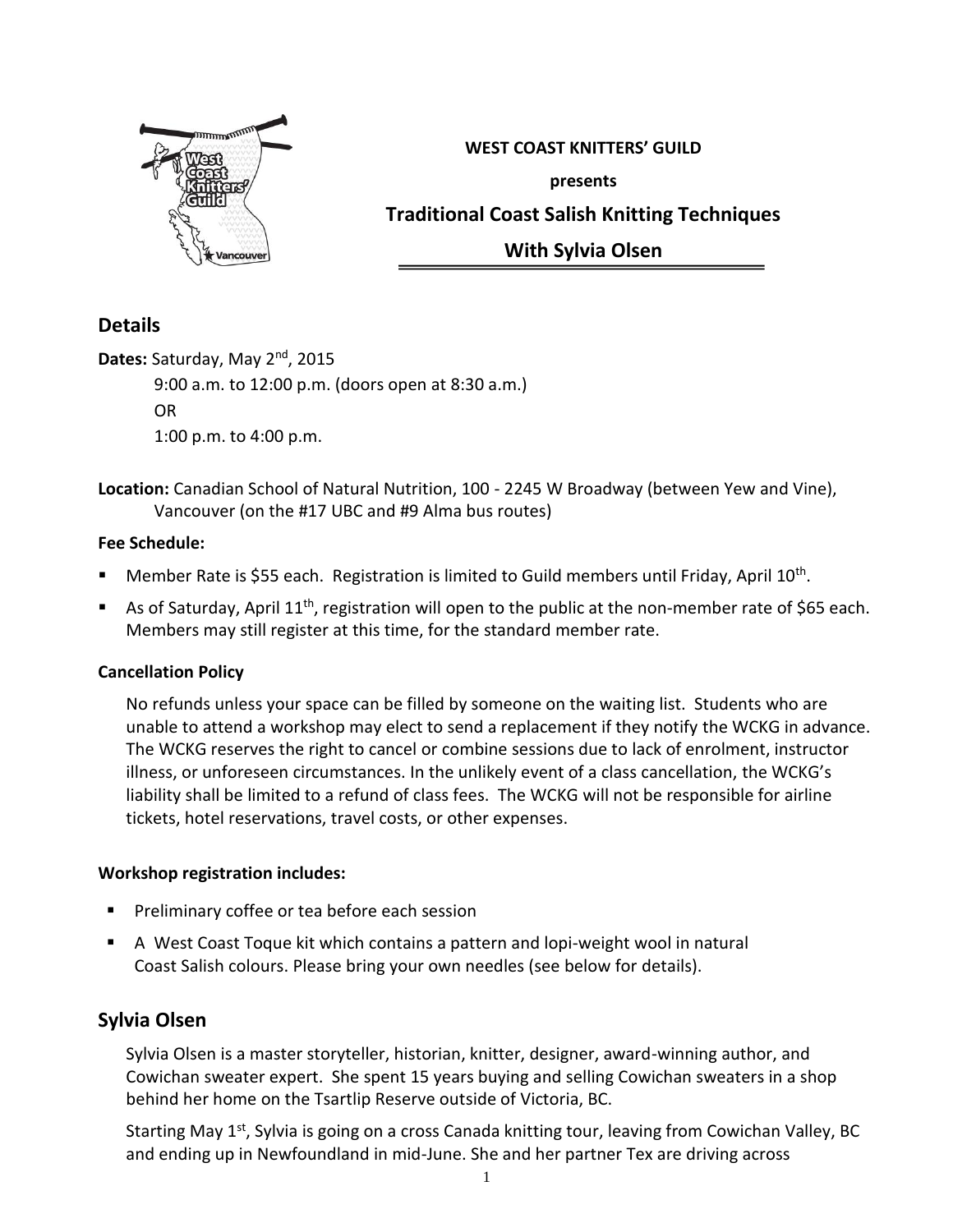Canada collecting stories about knitting and visiting guilds, bookstores, and anything to do with yarn or knitting. She plans to write another book of knitting essays which will include patterns.

# **Workshop Details:**

### **Learn How to Master Traditional Coast Salish Colourwork Techniques,**

#### **and make your own West Coast toque!**

Coast Salish colourwork is a unique combination of animal motifs and geometric designs. Many say the truly unusual part of the technique is when you turn the work inside out and see the amazing pebbled look. The technique is very different; it cannot be called either stranded or jacquard. Learn how to weave two colours into every stitch and achieve the elasticity and interior beauty found in traditional Cowichan knitting.

In this 3 hour workshop, Sylvia teaches the colourwork technique and tells stories of Coast Salish knitting. Participants will come away with a wonderful appreciation of the unique Coast Salish knitters and will have a new technique in their knitting bag. Sylvia uses traditional techniques, which include throwing the yarn (also known as English or right-hand knitting).

**Participants must supply their own needles:** A set of US #10/6mm double pointed needles (you may also bring a circular needle if desired)

#### **Skill level: Intermediate**